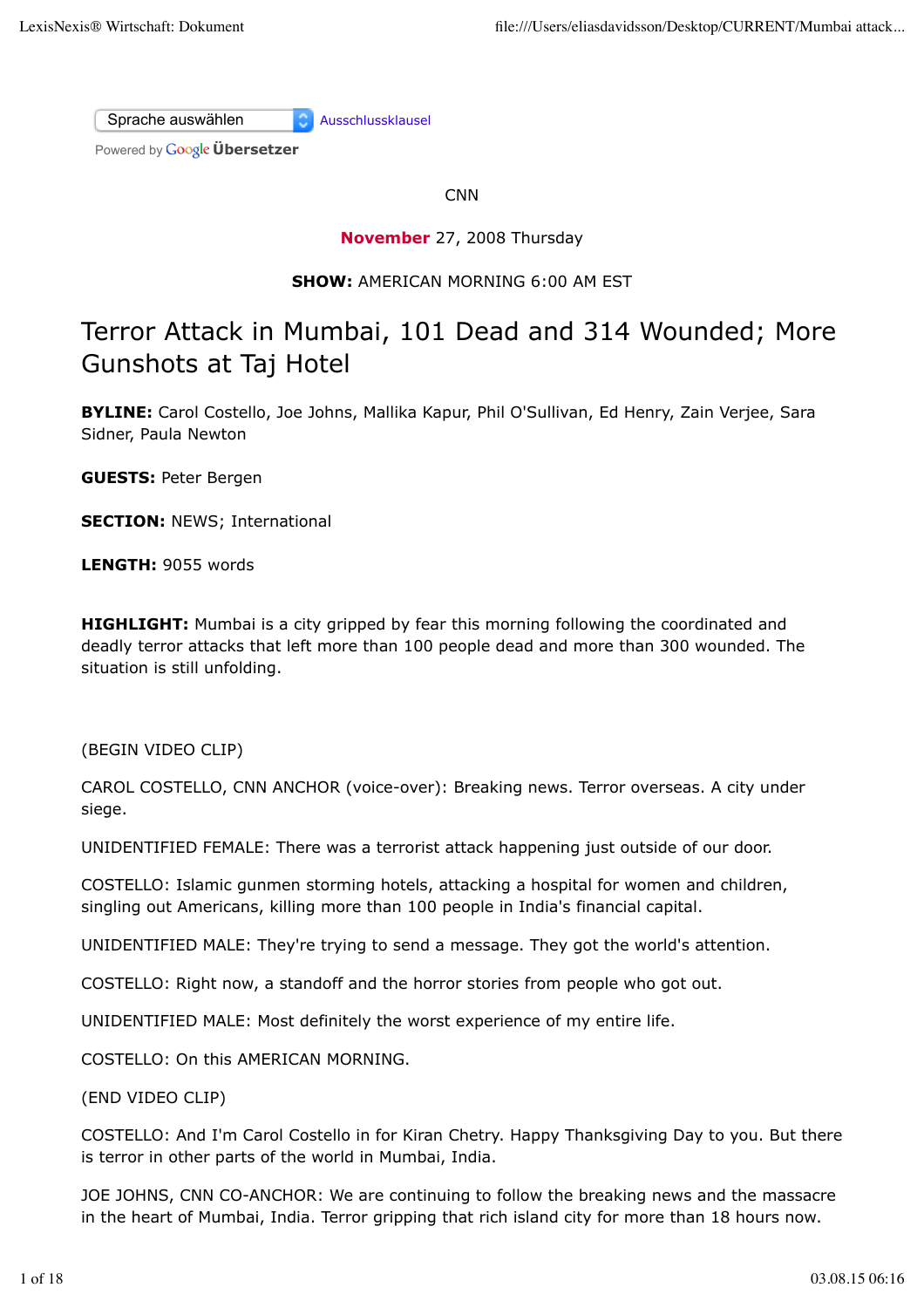Hostage situations are still playing out at the five star Oberoi Hotel where yesterday teams of heavily armed gunmen stormed that building and nine other locations including the historic Taj Mahal hotel. Right now, there are new reports of gunfire. So far, more than 100 people killed. More than 300 wounded.

The brazen attack catching India's and much of the world intelligence community completely off guard. Officials say there were really no signs of terrorist chatter, just the sound of gunfire as it rang through luxury hotels, the train station, restaurants and city streets.

Right now, breaking developments just into CNN reports of gun shots and explosions at the Taj Hotel in Mumbai. Let's get right out to Mallika Kapur. She's live on the phone outside the hotel.

Mallika, what's going on there right now?

MALLIKA KAPUR, CNN INTERNATIONAL CORRESPONDENT: Well, it's just about ten minutes ago that we heard a loud bang and we are told that was the result of a hand grenade. A little while earlier about an hour and a half ago, we heard two bursts of what sounded to us outside the hotel, two bursts of gunfire. So it does seem that the situation here is very fluid, very active. We believe that there are still some hostages and some militants holed up inside the hotel. How many are still there, we just can't be able to tell.

JOHNS: Have you been given any indication from the authorities that they are communicating with the individuals who presumably are holding the hostages inside?

KAPUR: No. We have not been given any details about that. We imagine that they are probably are. But no, the authorities have not told us that they've been touch with the militants who are holding up the hostages. We have not heard of anything. And then such, we do not know what their demands are and we don't know who these people are or how many of them are still inside in any of the hotels whether it's the Taj or the Oberoi. We just know that there definitely appears to be an ongoing and very much live and fluid situation at the moment.

JOHNS: Now when we heard the last gun shots, was there any indication to you that someone was injured?

KAPUR: We cannot tell that at the moment. There are ambulances lined up outside the Taj Hotel. They have been there all day, about six or seven ambulances. There are people walking around with fluorescent jackets being rescue teams.

It seems that there are provisions made here in case there are any more injuries or there are any more people wounded in the attack. But we don't know whether this attacks have - whether this gunfire, what sounded to us that gunfire has actually hurt anybody or even killed anybody. We just don't know that at the moment because the area has been cordoned off, and the press can only get to a certain distance and we're ready to see what happens.

JOHNS: All right. Thank you very much, Mallika. Stay safe.

COSTELLO: People have to wait for Mallika. Explosions have also been heard outside the Oberoi Hotel where it's believed that terrorists are holding an unknown number of hostages.

CNN producer Phil O'Sullivan live outside of the Oberoi.

Phil, at last check, the military was going into the hotel, storming through the doors, going floor to floor. Bring us up to date.

PHIL O'SULLIVAN, CNN PRODUCER: We're going into the building, Carol. Another truck loaded, just pulled in and pulled outside of the hotel and they're going in the main entrance as we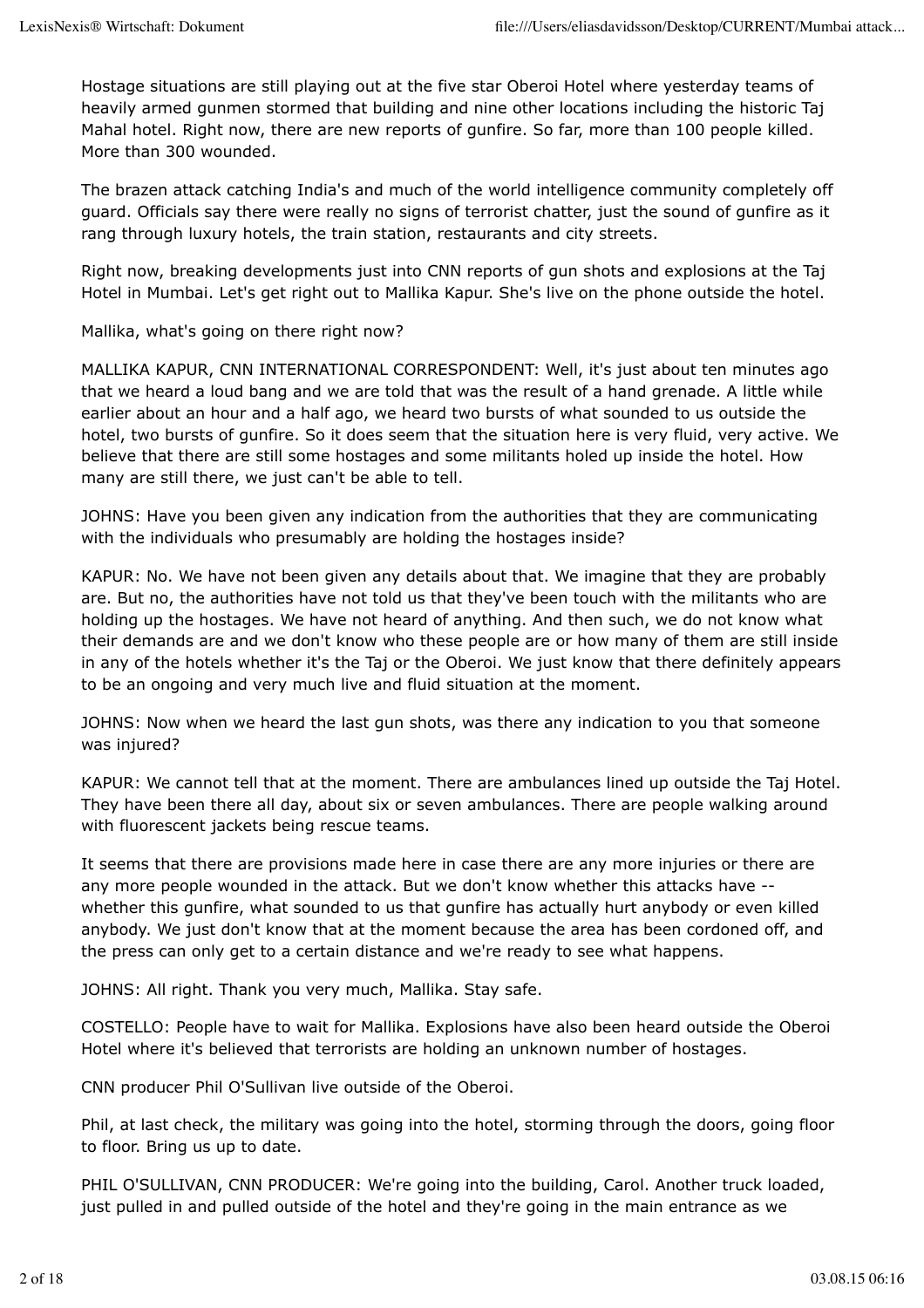speak. I think I said that must be the fifth truck load. It looks like regular troops and one truck load of very heavily armed flak jacket sniper rifle- bearing troops that came and looked like a real crack commando unit. Then soon after that, the very crack commando, we then we thought we heard a couple of very large explosions inside the hotel.

Prior to that, there's been a very loud explosion about half an hour before. But there's been quite a bit of activity in the last couple of hours outside the hotel. You've got what looks like large sort of (INAUDIBLE) ambulances going in at the moment then start, one, two, three, four of them going into the hotel at the moment.

They're called the light brigade trucks here that they can at least save lives. And then we see trucks four of them going in behind a -- behind a truck load of troops. You really can't get away from the impression that something is going on inside the hotel. It's just so difficult to see from where I'm standing exactly where it is.

COSTELLO: I understand. Hey, Phil, when you say explosions, what do you suppose those explosions are from? Are they from the grenades that the terrorists had used yesterday? Is it from the police and gunfire?

O'SULLIVAN: It's sort of difficult to tell, Carol. The sound of the explosion sounds like it's coming deep from within the hotel. And it's this mad sort of hump sort of noise that really reverberates around the whole area. And there was no mistake that a very big explosion has gone off.

The first one we heard today was very loud. It seems like knocking the trees around here and then the next wasn't quite so loud. Something obviously very, very big has gone off inside the hotel. It would seem to me to be much bigger than a grenade.

COSTELLO: So you say that the police and security personnel are going in. Is anyone coming out of that hotel?

O'SULLIVAN: No. That's the thing. I mean I was outside the Taj Mahal Hotel this morning and you could actually see guests or hostages actually coming out of the hotel front that was coming out during periods of -- maybe with sustained gunfire.

Here I haven't seen any guests come out. And (INAUDIBLE) I went down just to the back, though it's impossible. Even then, I never saw anybody coming out of the hotel. A lot of people going in though.

COSTELLO: And we hope some are coming out safely but you cannot see.

Phil O'Sullivan, thanks so much. He's live outside the Oberoi Hotel in Mumbai, India.

JOHNS: Both President Bush and President-elect Barack Obama are condemning the deadly attacks in Mumbai and offering assistance to the Indian government, and the international crisis is putting communication between the incoming and outgoing president to the test.

Ed Henry is live in Chicago where the Obama transition team is headquartered.

Ed, how is the president-elect handling the situation?

ED HENRY, CNN WHITE HOUSE CORRESPONDENT: Well, good morning, Joe. As you know, the president-elect is here in Chicago. He's at his residence. He was supposed to just be celebrating thanksgiving holiday with friends and family here in Chicago.

Yesterday, in fact, he was at a local church handing out meals for the hungry with his family. But instead, he's also been dealing with this crisis. He's been getting regular updates from his staff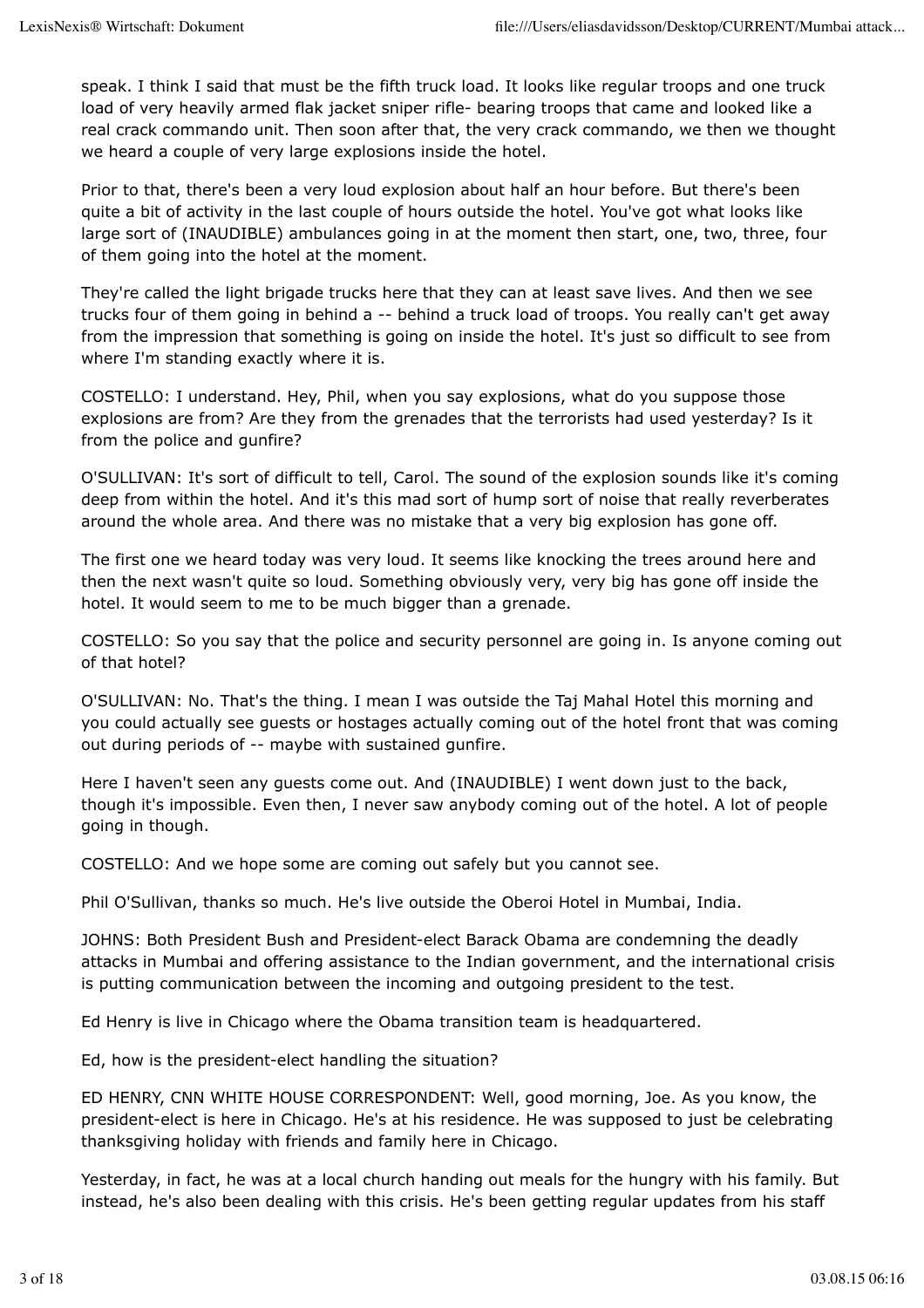we're told over the last 24 hours.

Specifically, though, he's getting a lot of cooperation from the Bush administration as well. He had a phone call last evening with Secretary of State Condoleezza Rice where aides say that she promised to keep the president-elect and his staff in the loop as much as possible as well. There has been at the staff level Obama and Bush aides talking, making sure that they're on the same page during this transfer of power.

As you know, there's been a lot of concern previous to this that during this transition, the first post-9/11 transition in the U.S. that terrorists could try to take advantage of the situation either overseas or on U.S. soil. That is why, in fact, Barack Obama went to the White House so quickly after the election to confer with President Bush. So we're seeing some cooperation.

We heard last evening a statement, in fact, from the Obama transition team, Brooke Anderson, their national security spokeswoman, put out a statement condemning the attacks and saying, "These coordinated attacks on innocent civilians demonstrate the grave and urgent threat of terrorism. The United States must continue to strengthen our partnerships with India and nations around the world to root out and destroy terrorist networks. We stand with the people of India whose democracy will prove far more resilient than the hateful ideology that led to these attacks."

Now, as Obama aides in the transition team get more information, they've been having regular national security briefings for the president-elect here in Chicago so he stays on top of the situation. It's interesting because, as you know, most of this week has been dominated by the financial crisis.

The president-elect had three press conferences Monday through Wednesday, all focused on the economy as he rolls out his money team. But, obviously, this is a fresh reminder of the national security challenges ahead for this incoming president and, in fact, previous to all of this, he was already scheduled early next week to roll out his national security team.

Obviously, even more urgency will be attached to that now as we expect he will be unveiling Hillary Clinton, the U.S. senator, as his secretary of state and current Defense Secretary Robert Gates, the Pentagon chief under President Bush now expected to stay on for at least a year underneath the incoming president, Barack Obama. The thinking behind that as we've been told in recent days was that the president-elect wanted to have as much continuity as possible at the Pentagon given the wars in Iraq and Afghanistan but also, clearly, because of all these threats around the world, Joe.

JOHNS: Ed Henry covering all the bases this morning there with Barack Obama in Chicago. Thanks, Ed.

COSTELLO: Of course, the situation continues to develop in Mumbai. CNN State Department correspondent Zain Verjee joining us now.

And you know, Ed Henry mentioned this. I mean, Barack Obama is just putting his team together. Condoleezza Rice is at work briefing President Bush and supposedly also briefing the Obama people. How is that going to work?

ZAIN VERJEE, CNN STATE DEPARTMENT CORRESPONDENT: Well, that's going to be an extremely challenging thing. I mean, if this ends up flaring into a major catastrophic situation between India and Pakistan, then it really does have that potential.

If the Indians are saying, you know what, Pakistan, you're to blame. It could fuel a situation between two nuclear armed neighbors that would drag the U.S. into it. So that may be a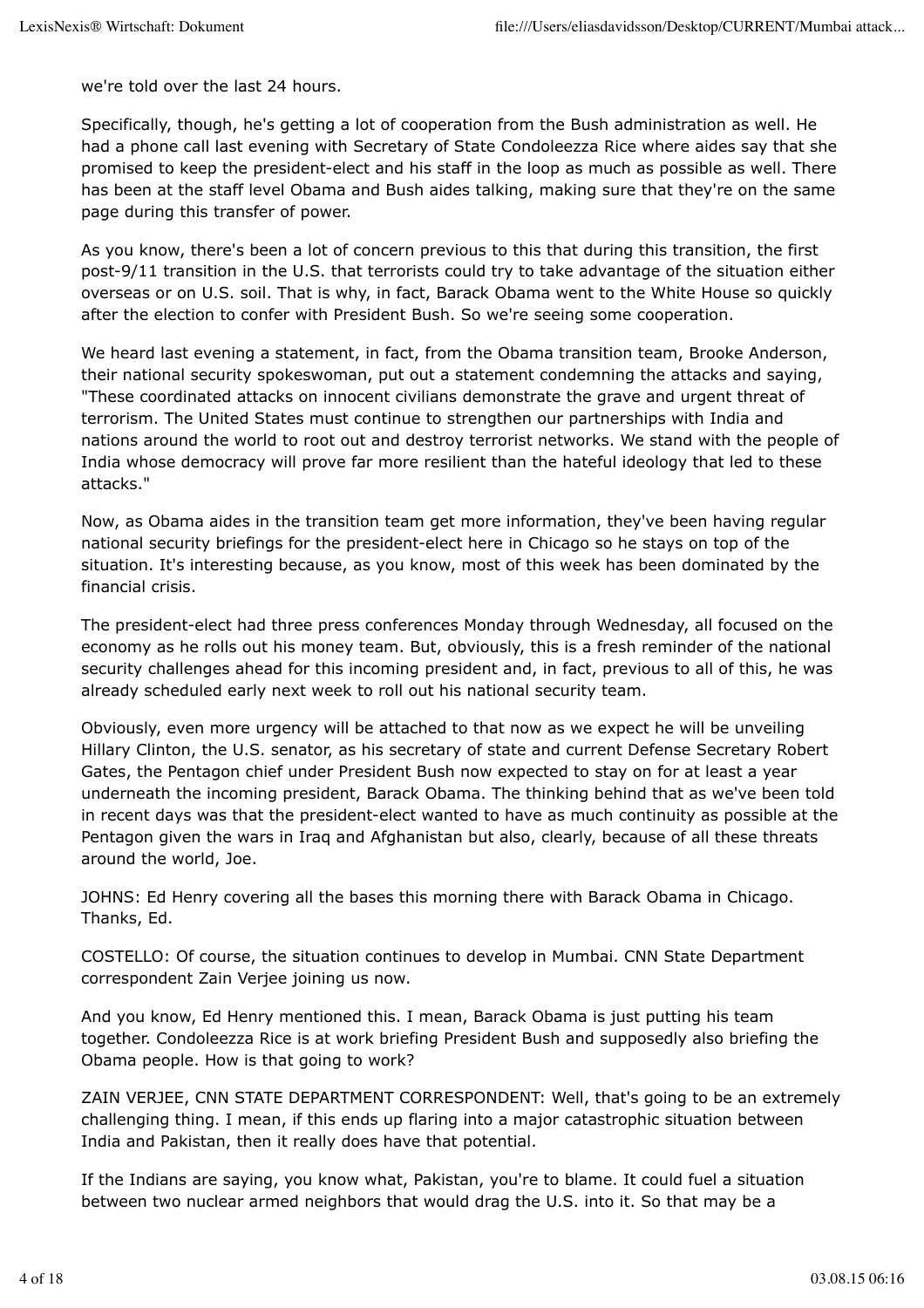significant crisis that the new president may have to face. But as it works right now, there's one president and one government and the decisions will likely be made by --

COSTELLO: And hold that thought because they're going to have some -- we have some dramatic pictures coming out of Mumbai right now from our producers, Sara Sidner. This is outside the Taj Mahal Hotel. There were reports of gunfire. We're just going to play a sound up for you.

(BEGIN VIDEO CLIP)

SARA SIDNER, CNN CORRESPONDENT: You guys, if you can come to me now, you probably should.

(END VIDEO CLIP)

COSTELLO: Glad she's OK. Of course, you know, she's laughing there because what else can you do when you're as frightened as she must have been by that.

We've been hearing reports of gunfire inside the Taj Mahal Hotel and we know over at the Oberoi Hotel that the Indian security forces and the police have been going into the hotel floor by floor. They're in flak jackets. Sometimes they have vehicles breaking through the doors. They're trying to root out the hostage takers and trying to find any hostages in there. And we hope those hostages are safe.

JOHNS: And we saw last night pictures of that hotel. It was burning. It appears at least that the fire is out. So that is progress if you can call it that.

COSTELLO: I hope so.

Well, you know, Phil O'Sullivan was mentioning those explosions and that must have been what he was hearing at the Oberoi.

JOHNS: That's the live picture.

COSTELLO: He couldn't determine where that explosion was coming from. And you can see there is still smoke coming from the Taj Mahal. But you're right, it appears that the fire there is pretty much out.

JOHNS: But it's back. Perhaps there's a new one out.

COSTELLO: Oh, yes.

JOHNS: So a chaotic situation there in Mumbai right now.

Going back to our State Department correspondent Zain Verjee, we were just talking about the relationship between India and Pakistan, and there had been some progress, apparently. It looked as though these two countries which have had this uneasy peace for so long had started to experience a thaw. And the question is how will this affect that?

VERJEE: Well, the real issue between the two countries is the disputed region of Kashmir. And over the past short while, past few years, things have been improving. Overtures made by the current president of Pakistan, Asif Ali Zardari, really historic in nature, sort of reaching out to the Indians saying, let's work together, peacemaking, counterterrorism, cooperation, trade. Let's open up the borders.

And something like this is really dangerous because now the Indian government is faced with two choices. They can either say, you know, we accept responsibility. It's our fault. We failed to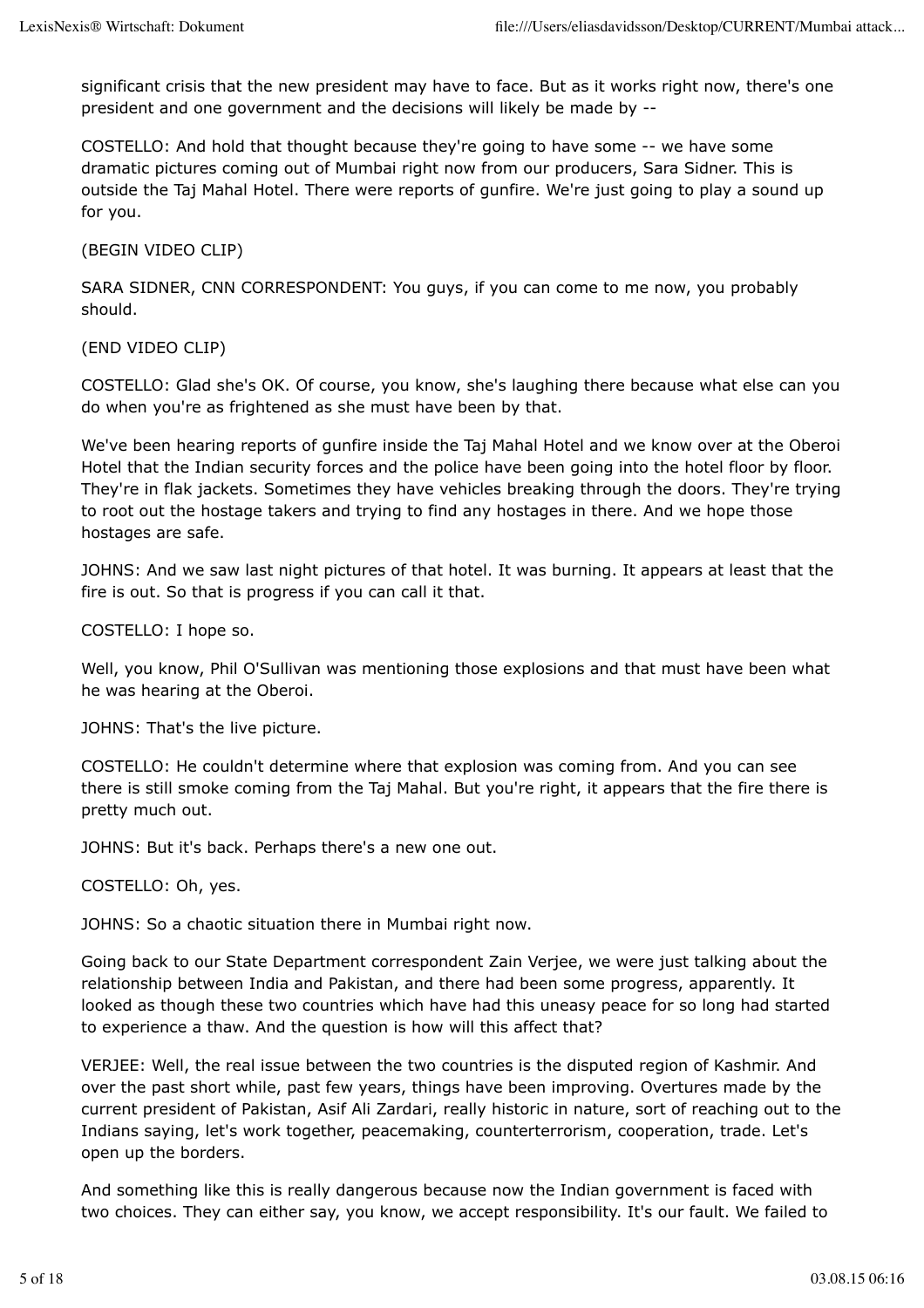protect the public or they can say and it seems that this is the more likely root if it does turn out that there are Muslim, Pakistani links, militant elements to this. They can blame Pakistan and say you need to take action now. You know, the U.S. will get dragged into it. It's a strong ally of India. That they want to lean on Pakistan to crack down on the militants in their region. And they've been pushing that to do that for a long time.

So this is a really volatile moment. And as this plays out, you know, it may well be blown up into a full blown crisis between the two countries that will drag the U.S. government into it.

COSTELLO: Oh, yes, and it will be very important as to what the U.S. government decides to do about this. We'll get into that later.

VERJEE: Right.

COSTELLO: We're going to take a short break right now. So what do we do about the group that claims to be behind yesterday's massacre in Mumbai. CNN national security analyst Peter Bergen actually will tell us what may have motivated the attacks. That's coming up next.

(BEGIN VIDEO CLIP)

UNIDENTIFIED FEMALE: There's smoke every where and the only option I had was to run down this atrium where I guess a lot of the gunfire had gone on. And I passed bodies and people with bullet wounds, and I guess an old man had passed out from the flames.

(END VIDEO CLIP)

COSTELLO: And just moments ago, we showed you some dramatic video coming out of Mumbai, India, near the Taj Mahal Hotel. We've been telling you there's sounds of gunfire coming out of that hotel and sounds of explosion.

Our correspondent Sara Sidner standing outside the Taj. This is what happened to her moments ago.

(BEGIN VIDEO CLIP)

SIDNER: You guys --

(END VIDEO CLIP)

COSTELLO: You've been hearing reports of that kind of sound coming from the Taj. Let's go to Sara now for her to explain more to us what happened.

Sara, take us through that. What happened there?

SIDNER: OK. So, about five minutes ago, we heard a single very loud blast and I ducked and tried and got out of the way and a lot of us just moved back. Then just after that, a few seconds after that, there was another smaller blast but still quite loud. We all turned to look. The birds go flying and we're all wondering what's happening. And then just after that, two more very large blasts sent the birds flying then we noticed some smoke coming out of the top of the top of the Taj.

There is smoke on one side that's been there for quite some time that may have something to do with the fire that had been happening overnight. But then on the right-hand side, there is smoke now coming out near one of the little bit close to one of the domes on the right- hand side of the Taj.

So a very active scene here at the Taj in Mumbai. Listen. Right now, listen. There are gunshots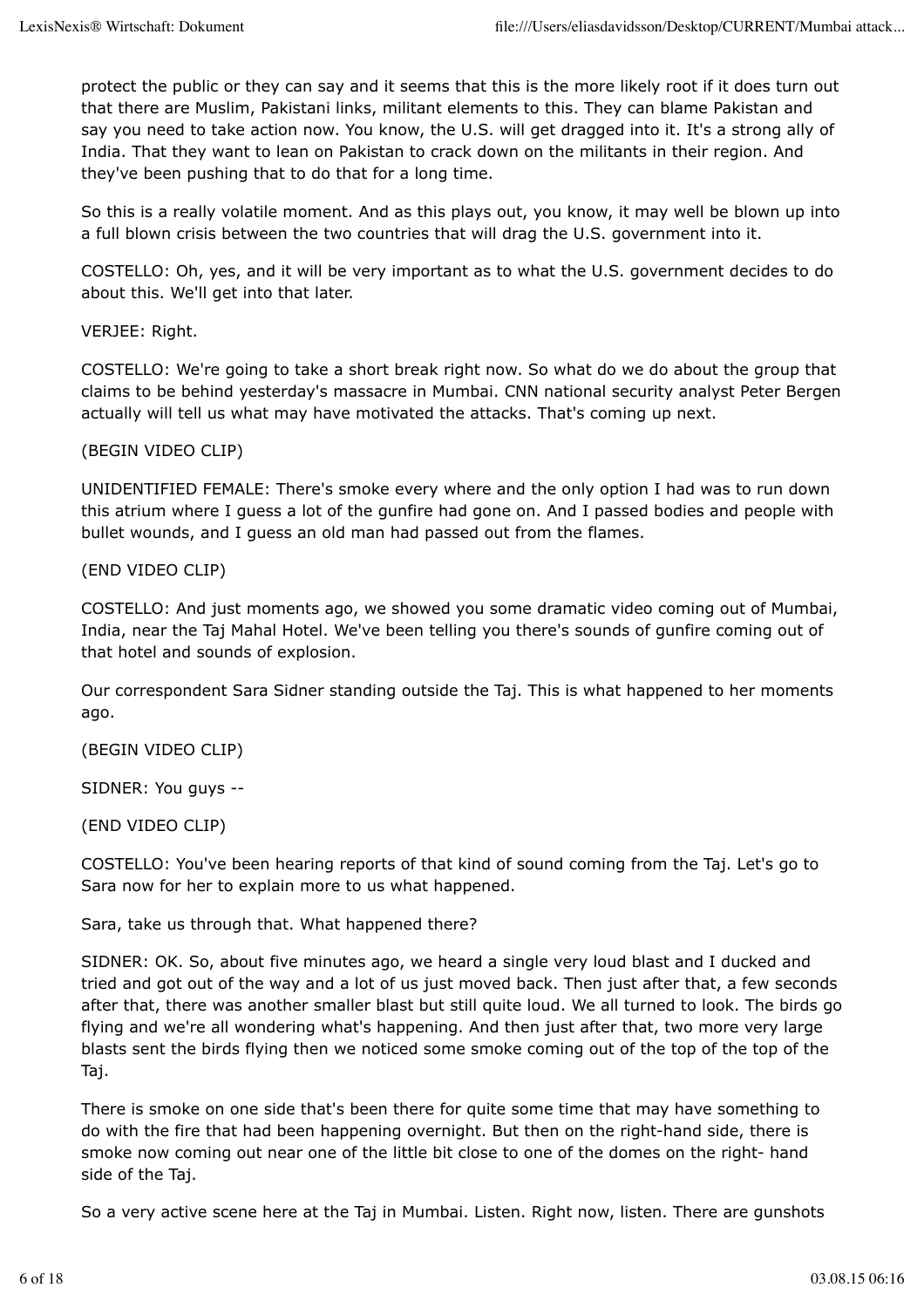going off just now. A succession of gunshots.

There was a succession just now of five gun shots. Let me let you listen. Let's see if they happen again. OK. A succession of three gunshots. So we've heard now a total of eight what sounds like gunshots and you can hear them loud and clear.

So basically, the situation outside is very quiet because everyone is trying to hear what's going on. Again, another round of what appears to be or sounds like rapid gunfire. We don't know if that's from the terrorists. We don't know whether that is from the armed forces that are inside but certainly there is some serious action going on inside the Taj at this hour. Everyone is hoping and praying that the people who might be in there, hostages are safe and sound -- Carol.

COSTELLO: I hope so. Sara, a question for you. We know at the Oberoi Hotel, Indian security forces have entered the hotel and they're going floor to floor. Has that happened at the Taj as well?

SIDNER: Yes. The army, actually, quite some time back stormed the area and went in. But it's been several hours. And so at this point, there are a lot of rooms in there and there are a lot of floors to get to, a lot of nooks and crannies. And so they too were likely going floor by floor trying to deal with this. But this is a pretty active scene and nobody really knows yet exactly what is going on in the confines of one of the most beautiful hotels here in Mumbai that's turned into really a palace of terror.

COSTELLO: So the Indian army is inside the hotel as are the hostage takers and maybe some hostages and they're very well could be a fight between the army and the terrorists inside that hotel.

SIDNER: That could very much be the case. We were told that the situation was clearing up a few hours ago. And then we got a call from a commissioner of police, one of the commissioners who basically told us wait a minute. We think that there may be five suspects still inside, and they're still checking that out. But we don't want to speculate too much as to what's going on inside because obviously authorities don't want to let us know every move they make.

They really want you, do the job of getting whatever hostages may be inside out safe and then trying to get a hold of the people that have caused such havoc here in Mumbai.

COSTELLO: Is there any sense of how many hostages, how many civilians might still be in that hotel?

SIDNER: It's a really good question, Carol, but the answer is simply no. Authorities have not given any numbers as to how many people might be inside this hotel and the Oberoi, although they are saying that there are likely hostages inside both.

And so at this point, we really have no real clear idea how many, but we do know many people did escape from this hotel and from the Oberoi. And so there are stories of survival there. But as to what's happening and how many are inside still, we just don't know at this hour and we will - when we find out we will certainly bring that to you live as soon as we can, Carol.

COSTELLO: And, Sara, I want to illustrate to our audience just how frightening the situation is there where you are standing. So we want to replay that video and that big explosion that happened just about seven minutes ago now.

(Explosion) And how often has that sound been occurring since you've been standing there within the past hour, Sara?

SIDNER: Well, in the past two hours, there was one about two hours ago, what sounded like a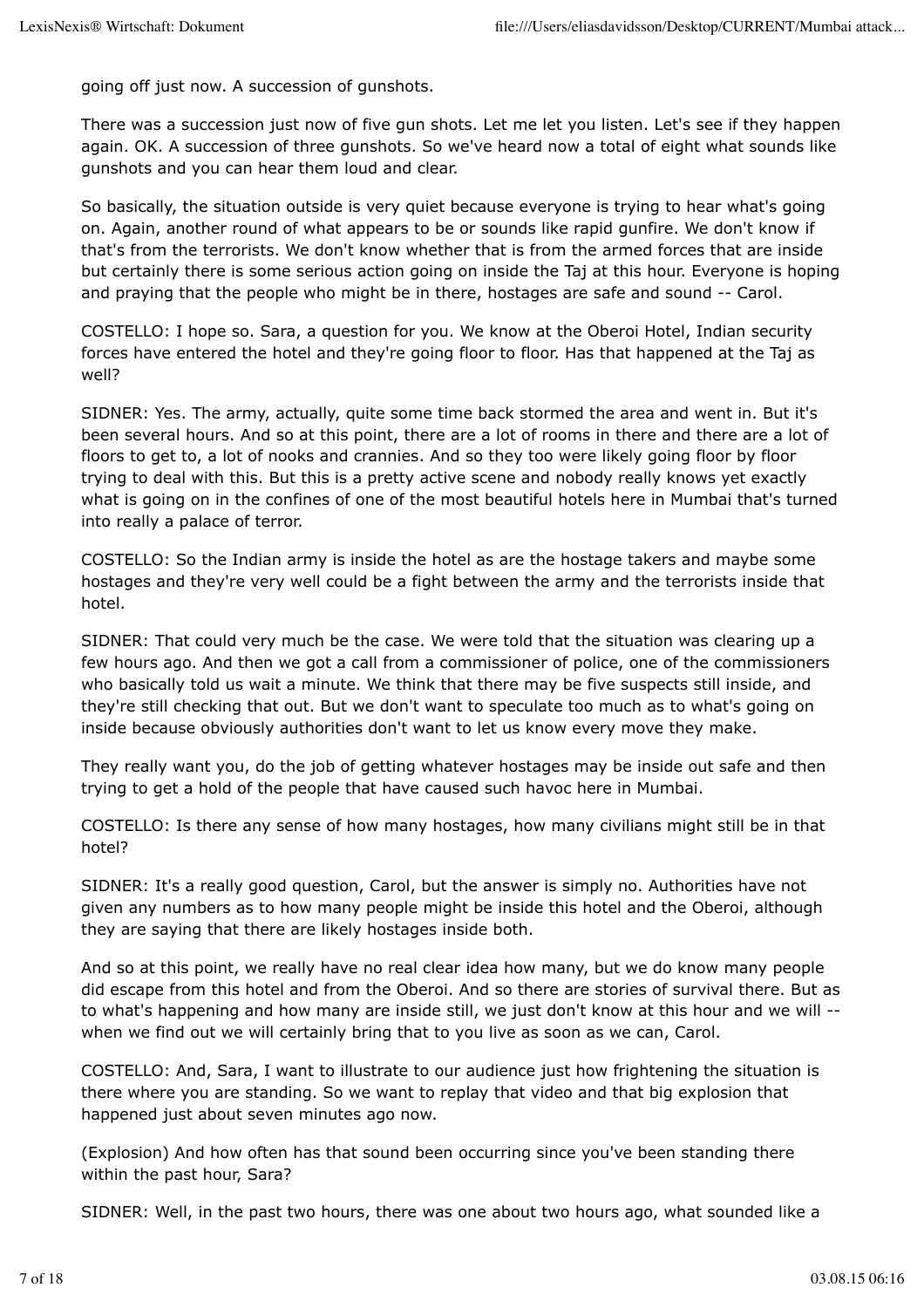couple of noises that might have been gunfire possibly. But these happened within a few seconds of each other basically. One loud one, one that was a little bit less loud, a little bit quieter, and then two very loud bangs. And then you heard some of the sounds of what sounded like rapid gunfire.

So it's a very fluid scene. One that is very active and one that is certainly have a lot of people here on high alert, Carol.

COSTELLO: OK. Sara Sidner reporting from Mumbai, India. Thank you very much.

Now what we know right now, the Indian army inside the Taj Hotel. We know that there are explosions coming out of that building. We don't know if those explosions are a result of the army firing off their weapons or if the hostage takers or if there are any hostages inside that hotel.

Same kind of situation going on a few blocks away at the Oberoi Hotel. We know that Indian security forces have stormed that hotel. They're going floor to floor to root out these terrorists and to try to rescue any hostages -- Joe.

JOHNS: We also know according to reports in the media there that a group called the Deccan Mujahideen (ph) is claiming responsibility. What we don't know is much about them.

We'll be back with CNN's security analyst Peter Bergen to tell us a little bit more about what may have motivated the attack.

(BEGIN VIDEO CLIP)

UNIDENTIFIED MALE: Very close to the metro theater.

(END VIDEO CLIP)

JOHNS: Welcome back to the "Most News in the Morning." Some of the dramatic and disturbing images from Mumbai, India. It's a city gripped by fear this morning following the coordinated and deadly terror attacks that left more than 100 people dead and more than 300 wounded. The situation is still unfolding with gunmen holding hostages apparently in at least one of Mumbai's luxury hotels.

There are reports the attackers were targeting American and British citizens. A little known group, the Deccan Mujahideen, is claiming responsibility for the deadly violence in Mumbai.

Joining us live from Washington, CNN national security analyst Peter Bergen.

Good morning, Peter. Thanks for coming in.

PETER BERGEN, CNN NATIONAL SECURITY ANALYST: Good morning, Joe.

JOHNS: When you look at this, what appears to be 10 coordinated attacks, almost simultaneous, what do you make of it?

BERGEN: Well, you know, this group, the Deccan Mujahideen that you mentioned has taken responsibility for it, I don't believe is really behind the attacks necessarily. We've never heard of this group.

Ten coordinated attacks suggest some larger organization capable of recruiting quite a lot of people. The investigation obviously hasn't even started. Right now, we're still in the middle - middle of a hostage rescue mission. But my intuition is that the people involved in this are probably largely local guys on the ground, Indian Muslims who have been recruited into this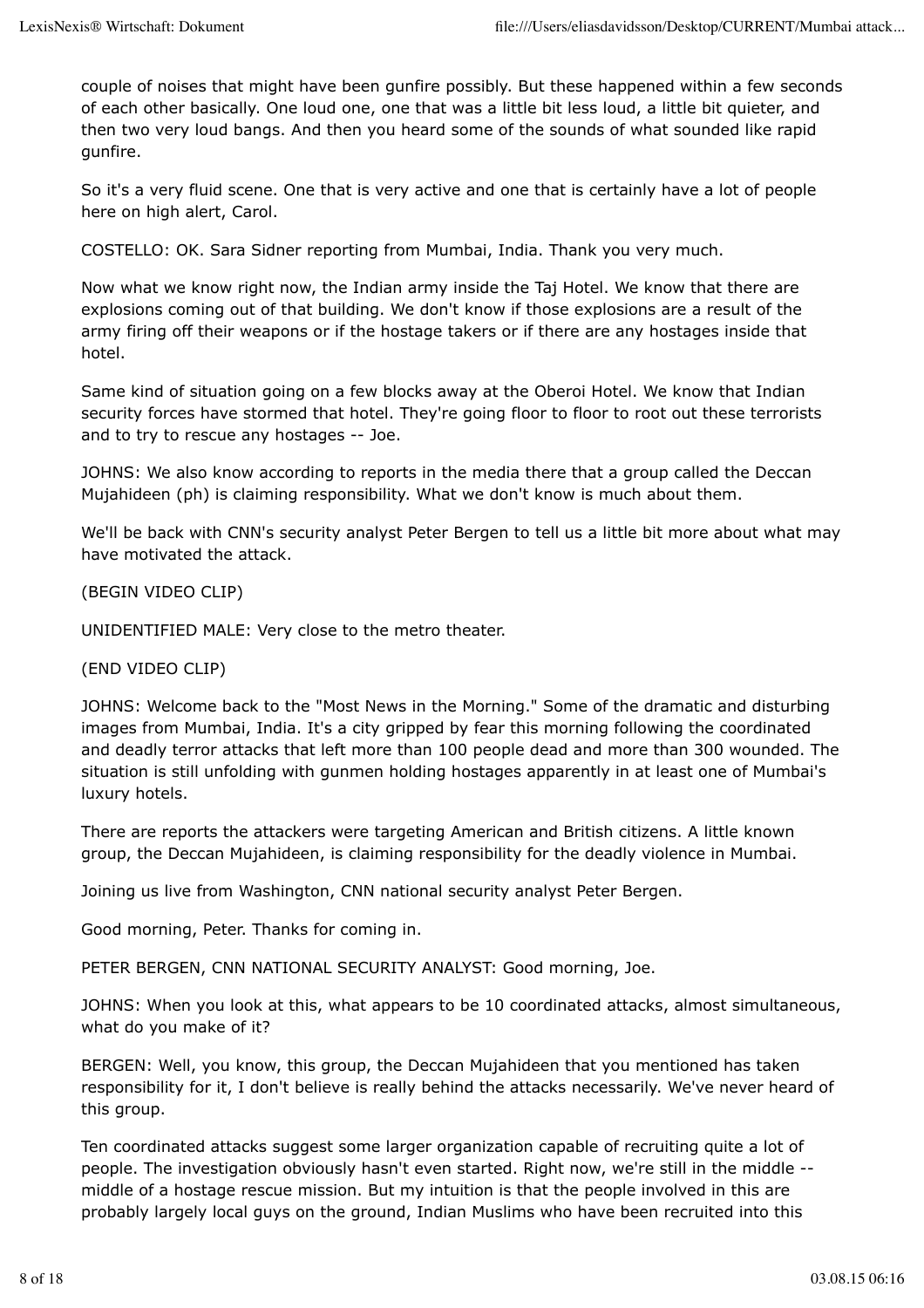organization. It is quite plausible, however, that the coordination at the higher level is one of the Pakistani terrorist groups that has done these kinds of attacks before in India.

We've seen an attack on the Indian parliament in 2001 that almost brought India and Pakistan to war, which was conducted by a militant Kashmir group. So, you know, the jury is still out. The Deccan Mujahideen is simply a cover name. It's not a real group as far as we know, but it would be surprising if there wasn't some, somebody in this group who trained in Pakistan or has links to a Pakistani militant group. Because again and again when we see these kinds of terrorist attacks in India, there has been some Pakistani element to it.

JOHNS: Now the prime minister of India, we're told, has said that these people apparently came from outside the country. So that sort of comports with what you're saying here now, doesn't it?

BERGEN: Indeed. But you don't need that many people to come from Pakistan to coordinate the attack. I mean, I would imagine that a lot of the people involved in these attacks of people that they picked up in India. After all, India has an enormous Muslim population. There are almost almost as many Muslims living in India or living in Pakistan.

The intent of these attacks is you asked the question here why are these attacks happening. One very puzzling thing is why these hostage takers haven't, you know, issued any demands.

We have seen news reports that one of the attackers talked about the need to release a fellow Mujadeen (ph) from prison. But we haven't really seen an official communique along those lines.

Another possibility is as you were discussing with Zain earlier before the break, that, you know, India and Pakistan have come closer together on the issues that divided them over the last several years. We've seen confidence building measures. The issue, of course, the main issue is Kashmir but we've seen bus services resume between India and Pakistan. We've seen flights between India and Pakistan. We've seen cricket matches, small things intended to bring these countries closer together.

This kind of an attack obviously is going to do quite the reverse. And so part of the motivation here is to complicate relations between Pakistan and India, countries that had three and a half wars in the last 60 years, countries that have been coming together. But this kind of attack, of course, can only probably drive them apart.

Certainly, as you mentioned, Prime Minister Gandhi's (ph) statements suggest outside coordination for these attacks. And over the next few days, it will be interesting to see what the Indian government actually says and goes.

You may recall, Joe, that there was an attack on the Indian embassy in Kabul a few months back. And both the CIA and the Indian government have claimed that the Pakistani military intelligence service was involved in coordinating those attacks.

And so, it will be interesting to see what the Indian government says about this attack, because clearly there will be signals intelligence. There'll be perhaps some of these terrorists may be arrested and interrogated. And the Indian government has shown a lot of restraint in the past when these attacks have happened and they try not to try and ratchet up the pressure. But I think it would be very hard to ignore this kind of attack. And if there is, the evidence --

JOHNS: All right. Peter, let me jump in there, because apparently we have some news. But stay with us. We'll be back to you -- Carol.

COSTELLO: Yes, Joe. We understand there is smoke, more smoke coming from the windows of the Taj Hotel in Mumbai. We heard some explosions -- actually, we witnessed one with our correspondent on the scene just about ten minutes ago. There was a series of several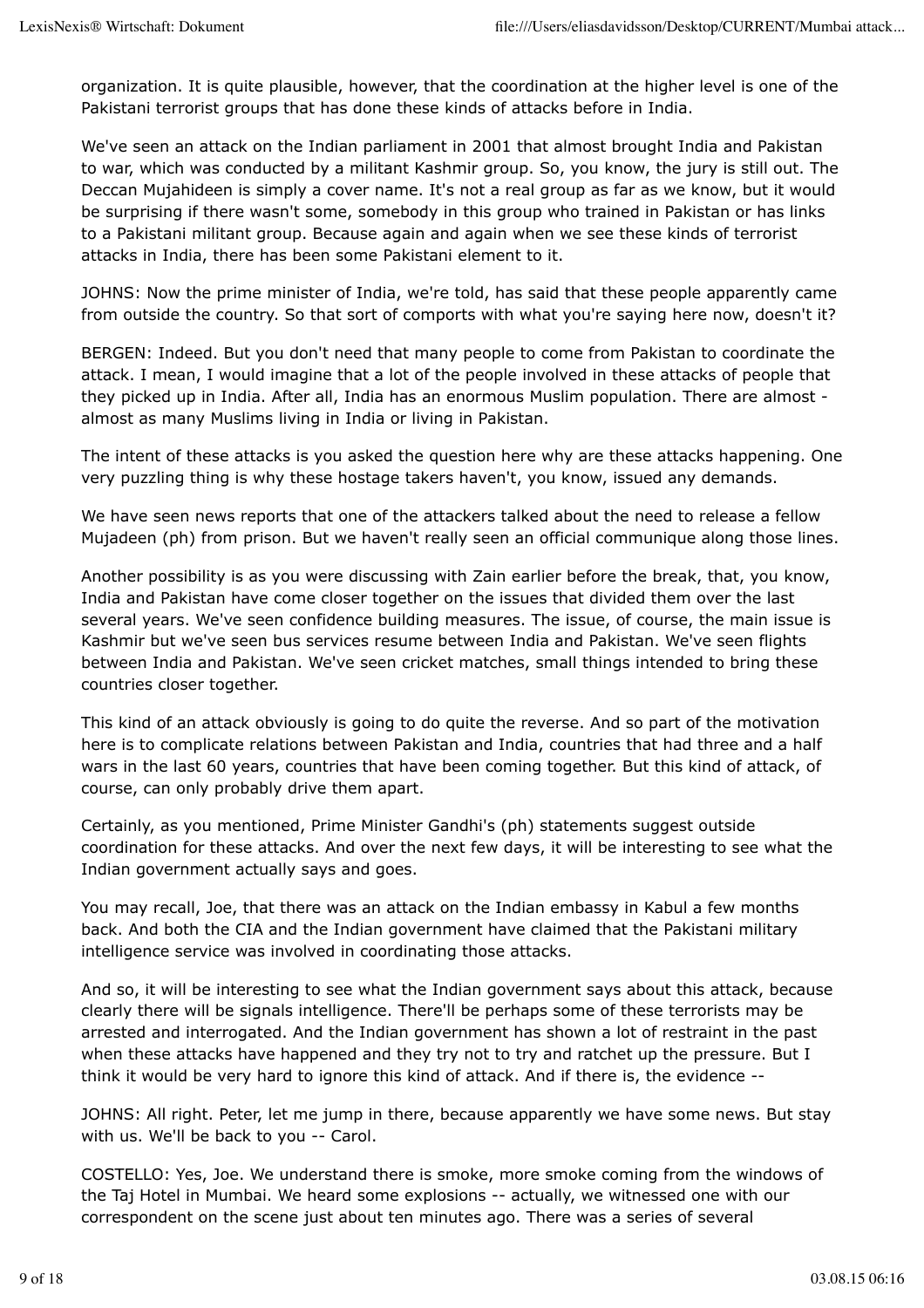explosions. We know the Indian Army inside the Taj right now and they are going floor to floor trying to root out these terrorists.

Let's go back live to Mumbai and Sara to bring us up on what's happening now -- Sara.

SIDNER: Carol, like you mentioned, there's some black smoke that appears to be coming out of the old wing of the Taj Mahal Hotel although it started to come down a bit. You can just see a little bit that looks like it's coming out of the Taj.

Now, we heard a succession of five blasts that went off over about a ten minute period. And then, live with you guys on the air, Carol, and you heard this yourself. There were three rounds of a series of gunshots, what sounded like automatic gunfire inside the Taj Hotel.

What we do not know is who is creating those blasts, who is creating those sounds, who is firing and whether this is action between say the army and the suspected terrorists, or whether this is a scare tactic. We don't know at this point. We certainly know what we heard. Again, five blasts that went off inside and three rounds of a series of what sounded like gun shots, what sounded like rapid fire or machine gun type of apparatus inside the hotel. I should also mention that if you look down towards what is normally the way in, the front area, people are not looking all that scared. Their backs are to the building. So when these blasts are going off, we assume that maybe they are deeper into the area and maybe they are a tactic being used, but nobody knows for sure. And it certainly a very tense situation here at the Taj in Mumbai -- Carol.

COSTELLO: Yes. Most of the people have nerves of steel. You know, last night, Sarah, we saw flames coming from the Taj. You don't see flames today, however. Is that correct?

SIDNER: Yes, that is correct. But you do see some smoke coming from that area. There are two places where smoke is now occurring on the Taj. One is sort of near the left-hand dome all the way to the far left of the large dome. And then there's another bit of smoke coming out from the dome on the far right. So, we're curious as to know what caused this smoke to happen on the right-hand side where there was not any fire.

But certainly we don't see any flames at this hour. What we're just seeing is smoke. This smoke looks like sort of a white hazy kind of smoke and then there was a little bit of black smoke. A third little plume of smoke happening, but no real flames that we're seeing at this hour. We don't know what caused that. We do know that the second plume of smoke came after some of those blasts that we heard a few minutes ago -- Carol.

COSTELLO: Sara, stay with me. I want to bring our viewers just joining us up to date. We're continuing our breaking news live coverage from Mumbai, India. This incident started, what, 20 hours ago now, where armed gunmen, some armed with automatic weapons, others with grenades, they invaded two very posh hotels.

We understand there were 10 coordinated attacks throughout Mumbai in all. 101 people dead including nine of the gunmen. 14 police officers also dead, including the chief of Mumbai's Police Anti- Terrorism Squad. We understand there are more than 300 people wounded. And hospitals throughout Mumbai are just overwhelmed. In fact, they are asking for blood donations.

And Sara, what can you tell us about the wounded? Did they come from inside the hotels? Were they people on the streets? Who were they?

SIDNER: Well, some of them came from inside the hotel, certainly. We went out to one of the hospitals that was also a scene of attacks and is also accepting patients right now, and there are a lot of ambulances still going in there. We were told by a man who was inside helping with the dead bodies inside. And he said he's lifting up to 25 dead bodies that were inside -- inside of the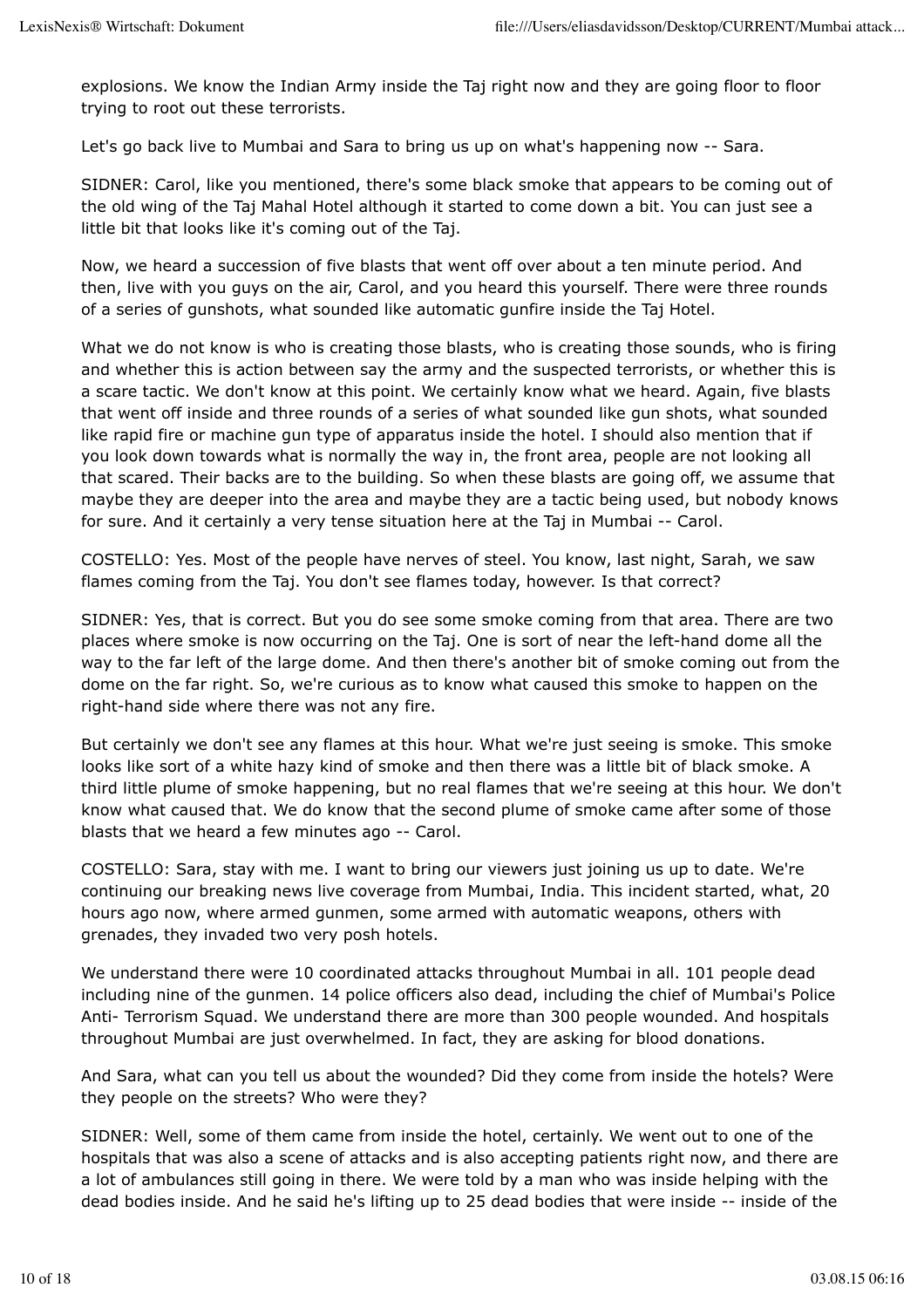hospital.

What we do not know is if those -- some of those bodies have come from some of these hotels or if that was the death count inside J.J. Hospital. But there is still a live scene at the hospital. And like you said, there are scores of people being asked to donate blood. We noticed about a dozen people who all said look we're going to go donate, we're going to do something for the people of Mumbai and frankly for the people of India who are dealing with these terrible attacks.

Carol, we should also mention these are not the first attacks but they are very much unusual. There have been about five bombings here in India this year alone in several cities including New Delhi, including Ahmedabad, where a lot of people lost their lives. But this one authorities says is different. This one seems to be much more well-coordinated. Much larger scale and done in a different way, where instead of having someone on a bicycle blow up some people in a crowd, this one was done with large groups of people with guns and grenades. A very different scenario than what's happened across India in the last year.

There's a lot of concern because they heard that witnesses were saying basically these terrorists were looking for Americans. People with American passports and people with British passports, specifically. What that means we don't know, but certainly sounds like foreigners were also quite the target in these attacks.

COSTELLO: All right. You stay safe there. We'll get back to you.

Sara Sidner, reporting live from Mumbai, India.

JOHNS: And more breaking news. We have new details about the group suspected in the **Mumbai attack,** coming. We're bringing in our State Department correspondent Zain Verjee, next.

JOHNS: We're following breaking news out of Mumbai. The Associated Press reports the Indian Navy says forces are boarding a cargo vessel that may have links to the attacks.

Also, explosions and gunfire rocked the Oberoi Hotel, where a gunman first opened fire yesterday. Blasts have also been heard at the historic Taj Mahal Hotel this morning. More than 100 people killed. More than 300 injured. Right now, the city of 13 million has been locked down. Police telling residents to stay inside. And closely watching this crisis unfold is State Department correspondent Zain Verjee joining us now.

So, you heard in that interview that I had with Peter Bergen just a few minutes ago, apparently the Indian prime minister is saying these attackers came from outside the country.

What do you make of that, Zain?

ZAIN VERJEE, CNN STATE DEPARTMENT CORRESPONDENT: And that's a very significant comment that he's making. This is the first official public comment from the Indian government. And the Prime Minister Manmohan Singh is saying this is from elements outside the country. So, he's saying, this is not an internal issue. You know, there may be internal groups that have carried this out, but they came with help and critical support from outside the country, translate Pakistan. And that's a really tenuous and potentially dangerous situation that can lead to inflammation between India and Pakistan.

COSTELLO: Yes. I just wanted to bring our viewer's attention to the flames coming out. This is the Taj you're looking at. The big hotel in Mumbai. Within the last 15 minutes, there have been five large explosions coming from that Hotel. We know the Indian army is inside. Also, we understand, terrorists are inside. We don't know exactly what's going on, of course. But those loud explosions and now flames coming from one of the windows and there's also black smoke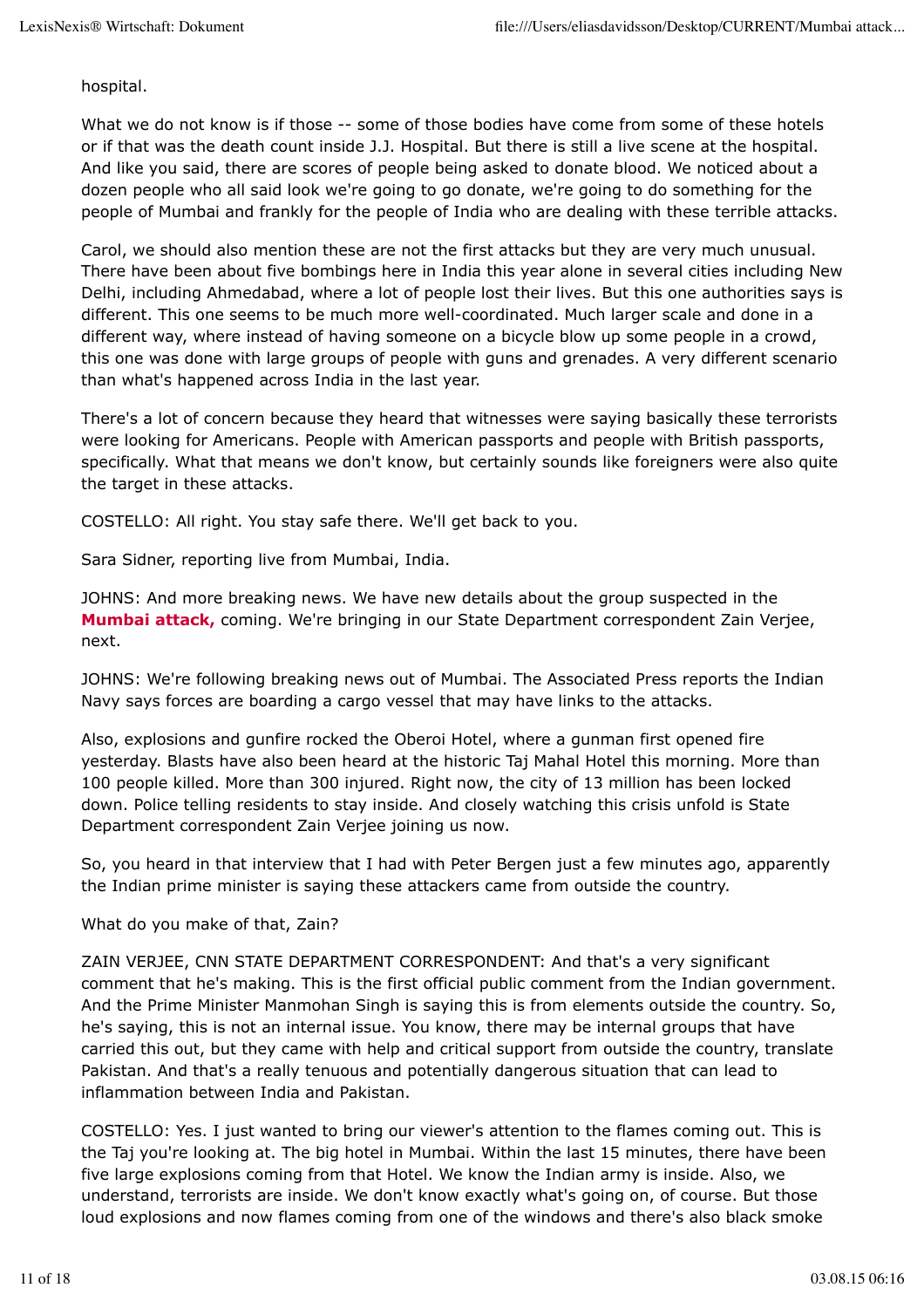coming from other windows on the upper floors of the Taj.

JOHNS: This known as a simply spectacular place. And Zain, could you sort of give us some sense of the city where we are and a little bit of comparison so our viewers can sort of know what we're looking at when we're talking about Mumbai? The financial district.

VERJEE: Right. Right. When we were talking about Mumbai, we're talking about an economic center, really -- the financial district. You know, you have businessmen, tourist, celebrities. Mumbai is Bollywood. This is where all those Indian movies come from. You know, celebrities frequent in this hotel all the time. You know, if I were to make a comparison, one of our analysts on the air actually put it this way. Imagine if terrorists took over The Ritz here in New York or the Plaza Hotel. You know, terrorized Times Square, took over a Pen Station, took over a hotel - sorry, a hospital where there were women and children, and held them all hostage.

It's a similar situation and the headline on the Times of India today is saying it's war on India, and they may well look at this as their 9/11.

COSTELLO: And part of the difficulty is the Taj is a huge hotel. So just imagine -- you've been there, so describe to us how big this hotel is?

VERJEE: It's massive. I mean, both the Taj and the Oberoi are extremely, you know, elegant, glamorous hotels, five star hotels in town. You know, those who can afford it always stay there. But it's massive to go through floor by floor by floor, room by room. So all the places and the rooms and the nooks and crannies that the terrorists could be hiding out in these areas is extremely tough.

JOHNS: And it's also the kind of place if you were going to find Americans traveling in India...

VERJEE: Right. Exactly.

JOHNS: ...you might very likely find them in that hotel.

VERJEE: Exactly. Most of the people in this hotel are foreigners. Indians can't afford to stay in hotels like this. It's a very small percentage of Indian population that can afford this hotel, like the movie stars and the big businessmen. It's mainly foreigners. So there's a high probability that there were a lot of Americans or some Americans, tourists or business people staying at these hotels.

The State Department is saying that they have no record of any Americans taken hostage, injured or killed. It's a fluid situation and they are trying to figure it out.

COSTELLO: We should mentioned that these pictures are coming from our sister station in India, IBN. We see the flames coming from the Taj. Also, Mumbai is a massive city. 19 million people live there. And I'm sure it's a ghost town right now. And that's another problem the authorities might have, because it's easy to hide in a city like that.

VERJEE: Well --

COSTELLO: (INAUDIBLE) route out terrorists or find who's responsible is very difficult.

VERJEE: It is. And the city is on lock down. Everyone is being told to stay inside. Don't go out. You know, keep your head down. There are -- some of these terrorists that have been arrested and taken in. So it's like they will find out more information about who these guys are, what their agenda is and whether or not they are, in fact, this Deccan Mujahideen group that nobody has ever really heard of, and that could just be a red herring, or if you know this has been orchestrated in connection with a larger group that has the operational capacity to carry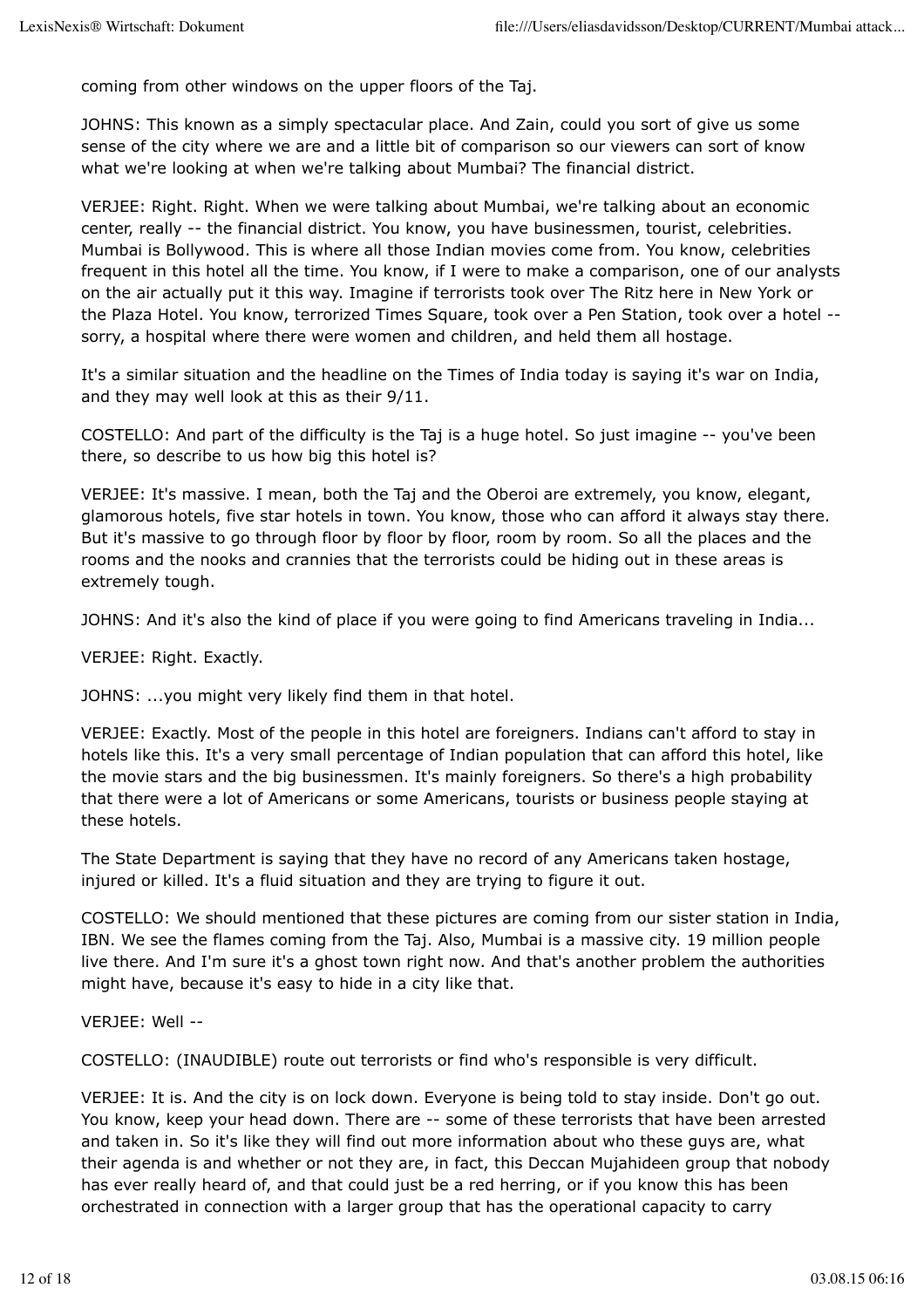something like this out.

COSTELLO: Well, somebody said last night it would take a massive amount of money and planning to do this sort of operation. So, there's got to be some figure entity behind these fishermen, so to speak, who came off these boats.

JOHNS: Let's talk a little bit about the sort of politics on the ground there in India. You have reports of young men having carried out these attacks. Now, it's up in the air as to whether they come from inside the country or outside the country, but it's safe to say that there are large numbers of disaffected young men inside the country of India that could lend to a situation like this.

VERJEE: Yes. There are about 150 million Muslims that live in India. That's about the same if not slightly more than the entire population of Pakistan.

You know, within that, there is a group of young disaffected men. Many of them say we don't like the strategic relationship that India has with the United States. The war on terror is really a war on Islam. As the Indian government has cracked down on terrorists elements or suspected militants, they've targeted these young men in Muslim populations. They've dragged them in. They've been a little bit rough. And these anti-terror squads, you know, have focused on these guys that feel modularized and criminalized. And so, they provide an ideal and ample population for terrorist to recruit. So, that's part of what's playing into this. COSTELLO: And the other thing we should point out is last night we heard a lot about this group might be connected to al-Qaeda. We don't really have evidence of that. This is not exactly their M.O., right?

VERJEE: No. No, there's no evidence. We just don't know at this stage. I mean, we're talking - you know, there's names being flung out like Deccan Mujahideen. Another group called Indian Mujahideen responsible for other attacks across India over the past few months. You know, it's a big -- or it has a big operational capacity, inspired by al-Qaeda. Then we hear of, you know, possible connections, according to some U.S. officials saying Lashkar-e-Toiba, which is a group that operates in the disputed region of Kashmir maybe involved and they have links to al-Qaeda. But we don't really know at this stage.

COSTELLO: We got to take a break. As you can see -- before we go, though, I want to point out once again the flames outside of the Taj Hotel in Mumbai. Have been five explosions there within the past 15 minutes. Of course, we have a reporter on the ground in the middle of it all. We'll take you there, live, next. It's 45 minutes past the hour.

JOHNS: Mumbai, India, The Taj Hotel. You're looking at live pictures there, flames shooting out of a window. Resetting the table for you this morning, this is Mumbai, India, after a night of chaos. 10 coordinated attacks throughout the city -- 101 dead including nine gunmen, 14 police officers, and the chief of the police department's anti-terrorism squad. 314 wounded. Militants we're told still inside the Taj Hotel along with the Oberoi Luxury Hotel.

Hostages still in the city. There are nine suspects arrested, we're told, including seven fishermen. And there is a report of a group calling itself the Deccan Mujahideen, claiming responsibility at least to news media organizations, though the authorities so far have not confirmed that.

Good morning. This is Joe Johns in Washington along with Carol Costello. I'm sorry in New York. I keep forgetting where I am. Along with Carol Costello here with me in New York, as well as Zain Verjee on a Thanksgiving Day in the United States and there's a lot going on.

I think right now we want to go to Sara Sidner who is out there in Mumbai. She has actually been witnessing some of the action on the ground and had a few moments of excitement just a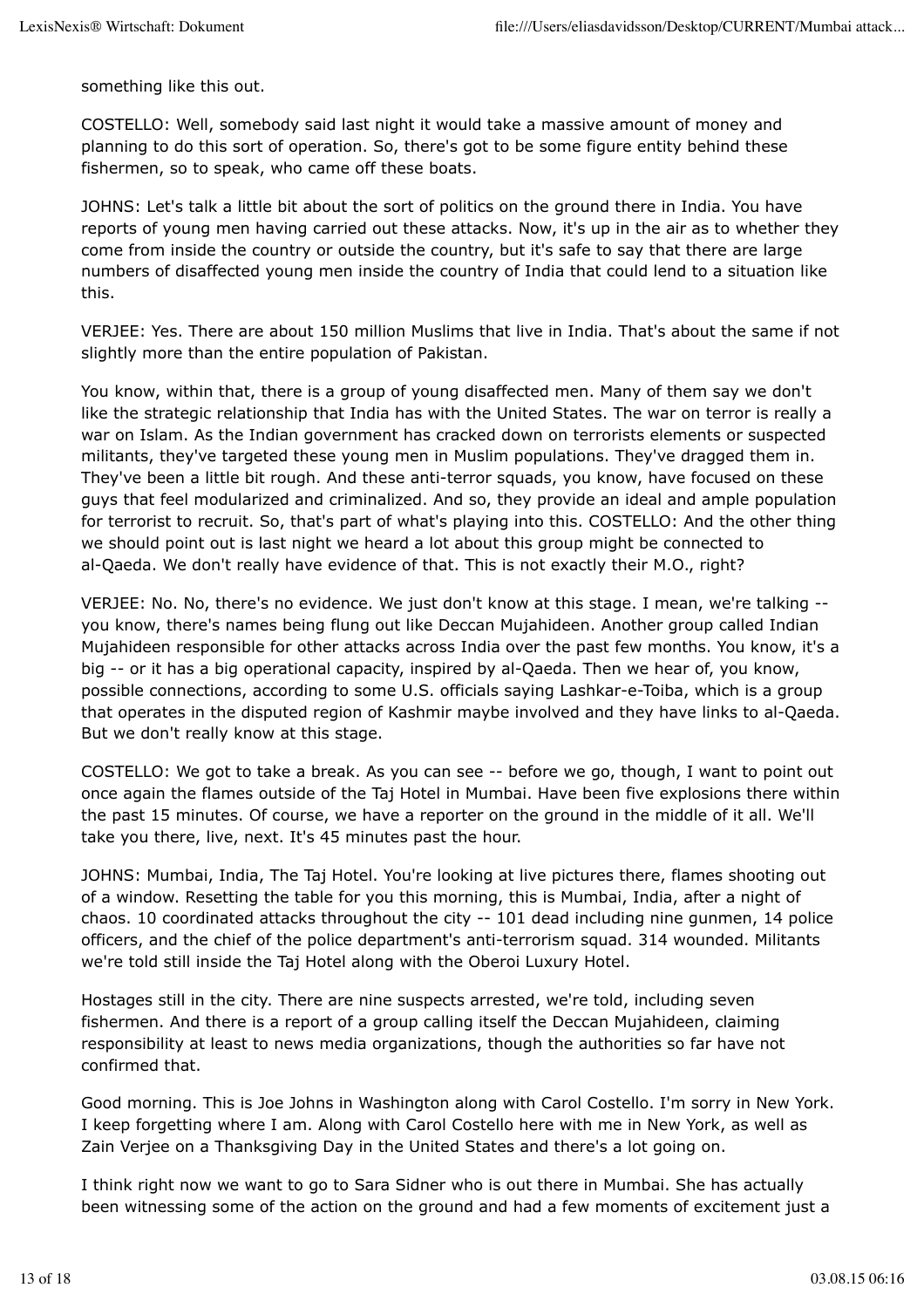little while ago.

Are we live with you as I'm looking at you down there on the ground, and can you talk to me, Sara?

SIDNER: Yes. Yes, I can talk to you now. We're not exactly sure why everyone started running, but everyone has been told, the police are saying, get away, get away, get away. So, we all got down. What is happening over my right shoulder is there's a huge fire out of control, obviously, at the Taj on the east side of the building, basically, in the old wing. And it's obviously out of control. It's breaking windows. You can hear glass breaking. You can hear the fire. It is so strong. You can hear it going.

And it's such a sad scene because this is such a fabulous and beautiful hotel. But what is more scary and what is more sad is there may be hostages still inside. And as you know, there are already dealing with what police say may be five terrorists who are still holed up inside this Taj Hotel.

And now, there is smoke and flames, again. Earlier and overnight, there were smokes and flames coming from one side of the building, on the dome, on the left-hand side, and now more flames, more smoke. So the danger of smoke inhalation and being burned and that sort of thing they are now facing if there are, in fact, several hostages inside.

Again, police have not confirmed that there are -- how many hostages might be inside, but they did say there are still hostages in both this and the Oberoi. Everyone, all of the journalists, are crouching low and the army officials and some of the police out here have been telling everyone to get back, get back, get back.

#### Joe?

JOHNS: And with no explanation so far as to why you should get back other than the fact that there could be rounds emanating from the building?

SIDNER: Exactly. We have heard five blasts over the past 45 minutes, about five blasts. We have also heard several series of gun shots which sounded like automatic gunfire for those who are familiar with that sound -- a rat-tat-tat-tat-tat, that went eight in a row about and then stopped. And then another round about five or six in a row.

Who that was shooting, we don't know. Was that the army? Was that the terrorist? We don't know. But there is still definitely concern and this is a very, very active scene right now. You know, dozens of ambulances sitting out here waiting to take any possible victims. And there are -- the fire brigade showed up about 10 minutes ago and had gone in a little bit into the lobby of the building.

Right now an active scene, obviously, with this fire. There's just a lot going on and there are a lot of lives that may be at stake. But again, the army and authorities here, police, are not telling us anything about what might be going on inside. But we can certainly hear it and we can certainly now see some of what's going on in the Taj here in Mumbai.

## Joe?

COSTELLO: This is Carol Costello. We're just going to pause for a moment because there's also developing news at the Oberoi Hotel, which is near the Taj. Gunfire emanating from that hotel as well. You just can't imagine how overwhelmed the Indian security forces are at this moment.

And, Sara, I guess the most terrible thing is firefighters can't fight that fire in the Taj either because I would -- I would assume they can't get close enough because it's too dangerous.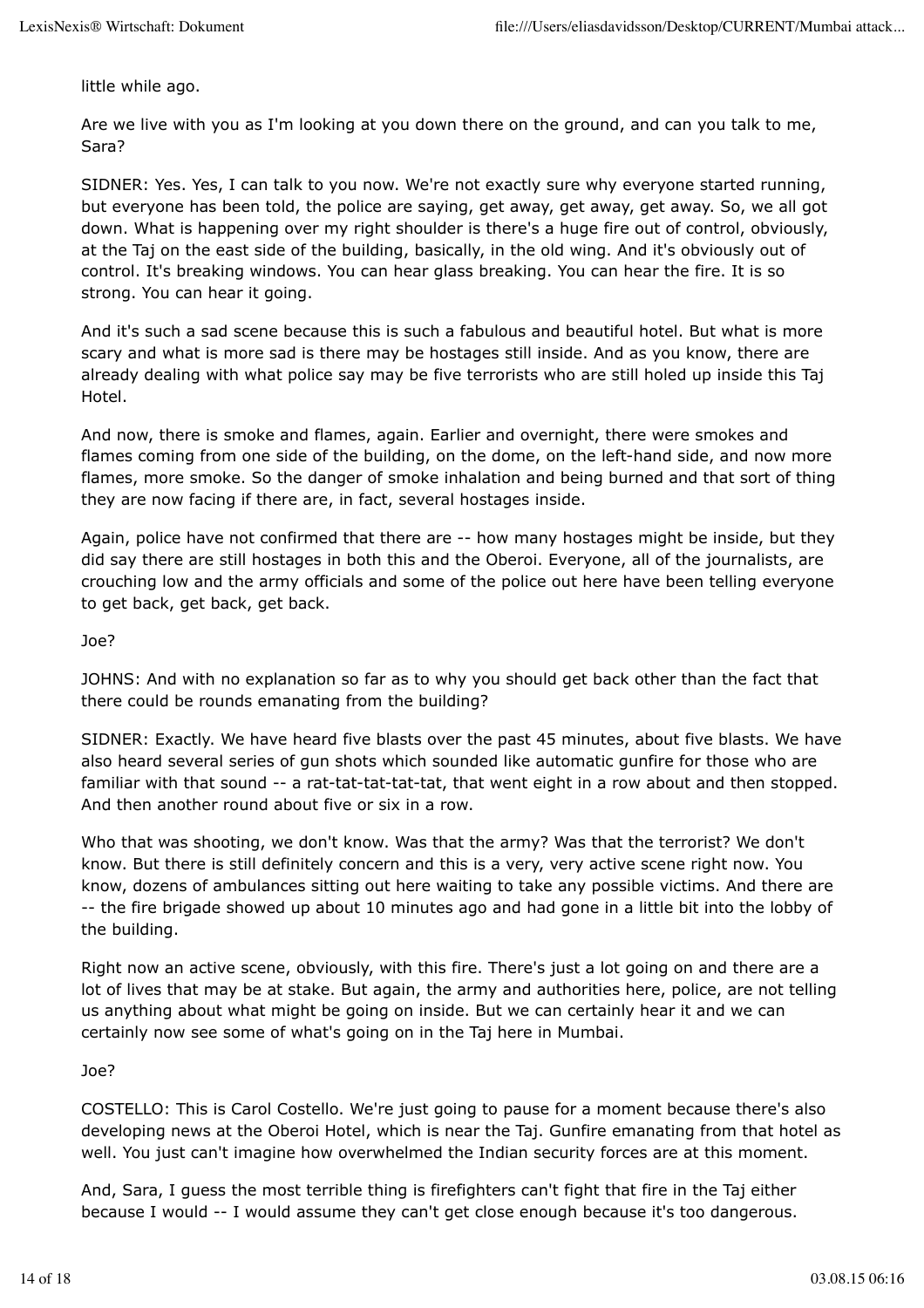SIDNER: Right. You know, you have this problem. You have what may be five terrorists, gunmen, inside of this hotel and then you have the issue of the fire that is definitely now raging at least in the fourth floor --it appears to be there, of the Taj. And it's completely burned out one room. That's definitely gone and done for. And how far it goes back, we don't know. There are, you know, dozens upon dozens of rooms inside of there.

A lot of people are standing around now. There have been -- people have sort of come back to try to see what's going on. But we've all been pushed back from the scene. It is a scary situation. It is a situation where I'm certainly nervous. The people standing around me are certainly nervous. We have a job to do, certainly. But we're all watching this and being very careful about where we stand and trying to keep our eye on what's going on just behind us because you just never know from moment to moment what's going to happen.

Carol?

COSTELLO: Are most of the people standing with you, reporters?

SIDNER: Yes, yes. There are -- there are dozens of reporters. But actually, some of the people that were moved away, there was an evacuation at one point. So, you know, dozens of people were all sort of milling about and just kind of looking in awe with their mouths open and just watching everybody and seeing what's going on. They've all been moved out.

But now, a few of them has trickled back and they're sort of standing near the water. I say maybe, I don't know, 100, 150 people that are sort of standing about. But they've been definitely pushed way back. The people that are closest are the journalists. We're the closest to the action.

JOHNS: Sara, let's go back to the big picture now just for a minute. Number one, can you give us a sense of what you know about what is going on inside that building? Do we know that there are authorities essentially going room to room?

SIDNER: That is what we heard. But here's the problem. They're really not releasing information about their tactics because, obviously, they don't want someone that is associated with the terrorists to be able to give them information inside as to what the army might be doing and what the police might be doing. So, they really have been hush-hush about exactly what they're doing inside.

But we do know that the army went in and stormed the building. We saw it ourselves. We were here for that. So, we do know that happened. What we do not know is what tactics they're using, how far they have gotten through this hotel and exactly how they're doing it. We don't know that. We do know this. They did tell us that there were, they believe, five suspects still inside this hotel in particular and several inside the Oberoi as well. So, still an active scene. We do not know how many hostages there are, but we're told that there are some. And that is all they would give us.

## Carol and Joe?

JOHNS: Sara, great reporting. Stay safe. Do not endanger yourself and we'll be getting back to you shortly.

COSTELLO: Yes. We're going to stay with these live pictures, however, as we go to London and Paula Newton. She's been checking into who might be responsible for this, what larger group might be behind these terrorists.

Paula, have you come up with something new?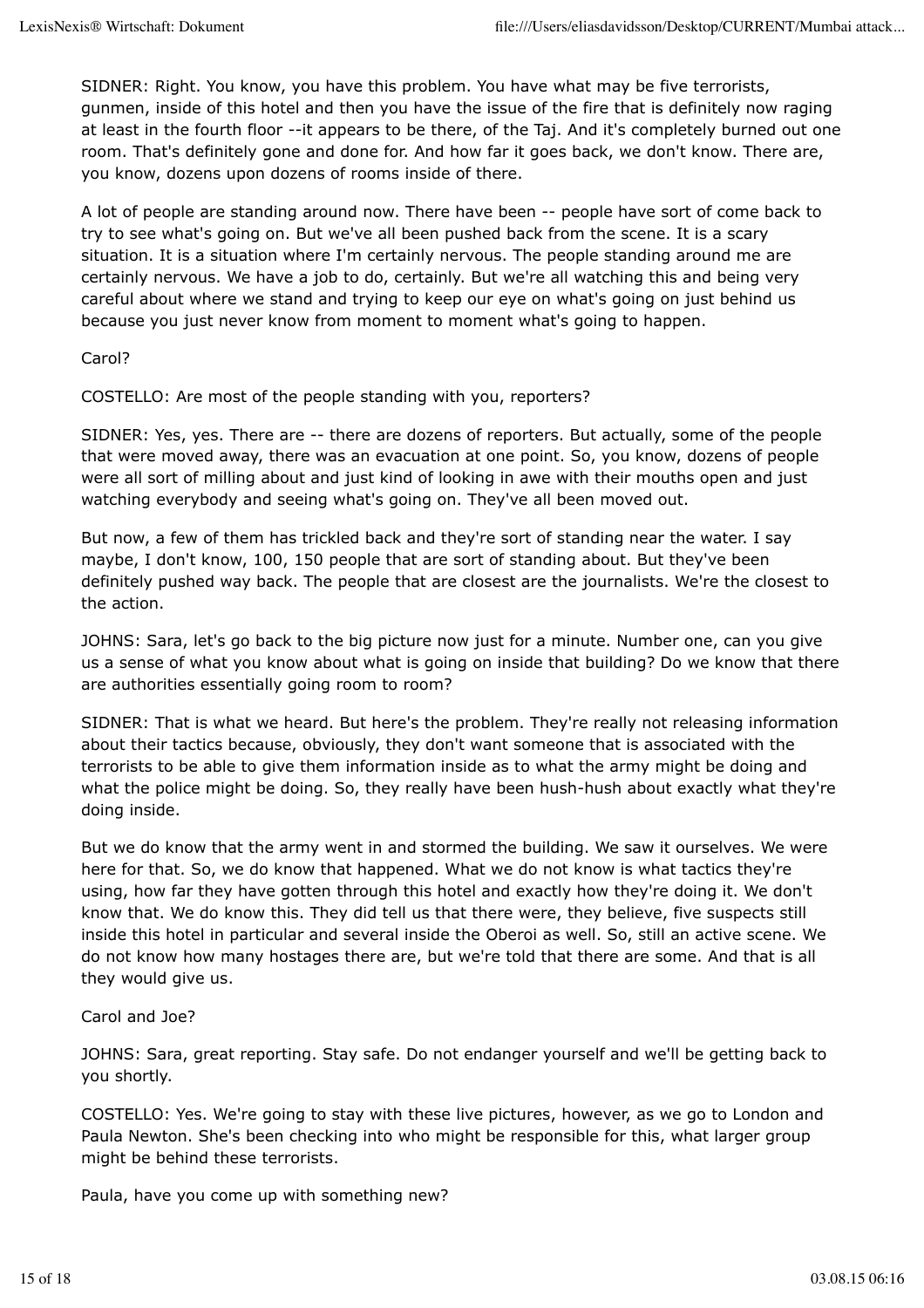PAULA NEWTON, CNN INTERNATIONAL SECURITY CORRESPONDENT: You know, all I can tell you is that authorities even here in Britain are trying to work on this. There's a very large Indian and Pakistani population here. What concerns authorities here is anyone who would have helped them financially or otherwise.

What is the troubling scenario now from the pictures, the live pictures that we're looking at is that because Indian intelligence doesn't really know much about this group, doesn't know what their demands are, doesn't know what they would be at all. They do not seem to be in communication with them, which means so you're getting the scenes of chaos, the fire, the explosions that you're seeing right now.

Another worrisome development that we've been bringing up all morning is an Indian ship that's now boarded a cargo ship. We believe that that was en route from Karachi, Pakistan. This is a problem. We've now had the prime minister of India saying that he's convinced that outside forces motivated this attack. As Zain Verjee has already said, Zain Verjee, that translates into Pakistan.

Right now, it's as if India is crouching around looking for a way to blame this on Pakistan, whether or not they were involved, and that -- it goes to the boarding of this ship.

I want to take viewers back to where a lot of the explosives apparently came from, the ammo. It apparently came from the sea. That hotel that you're looking at right now is right along the water. And apparently, a lot of these militants came in on small boats packed with automatic weapons, grenades and we, unfortunately at this point, don't know what else.

From the gunfire that was heard from these locations, they had ample ammunition to keep them going for quite some time. One confusing part here, the Indian prime minister did point to the fact that perhaps these were outside forces, foreigners as you might say. There were reports that some of them were speaking Urdu, which normally is spoken in Pakistan. That might have really jolted some people.

Although other reports said they were speaking Hindu to each other. It's the predominant language used in India. It is a very confusing picture. What is causing a headache on this Thanksgiving Day right now for officials in capitals like here in London and in Washington, in Delhi, is that this is the trigger point.

This is why they continually say that relations between Pakistan and India are on a hair trigger because they are both nuclear-armed nations. And it is this kind of event where people are scrambling -- they don't know who's responsible, they don't know what to do, where you start to really raise the temperature between both of these countries, but right now...

## (CROSSTALK)

COSTELLO: Well, you know what, Paula, it does make you wonder -- it does make you wonder what the United States can do and who will be the one intervening? Will it be Barack Obama or will it be President Bush?

NEWTON: This is a very difficult situation. And Barack Obama, the president-elect, has been brought up to speed on many security issues since he's been elected. We know that. But it takes a great amount of intelligence and sophistication, at this point, to really deal with this problem.

Remember, many administrations before that, the president-elect had tried to deal with that India-Pakistan problem, and all it got us was India is armed and then Pakistan was a nuclear-armed nation. We've seen that this is a very sensitive issue and certainly there are no short cuts. One of the things that people speculate about as Peter Bergen, our terror analyst,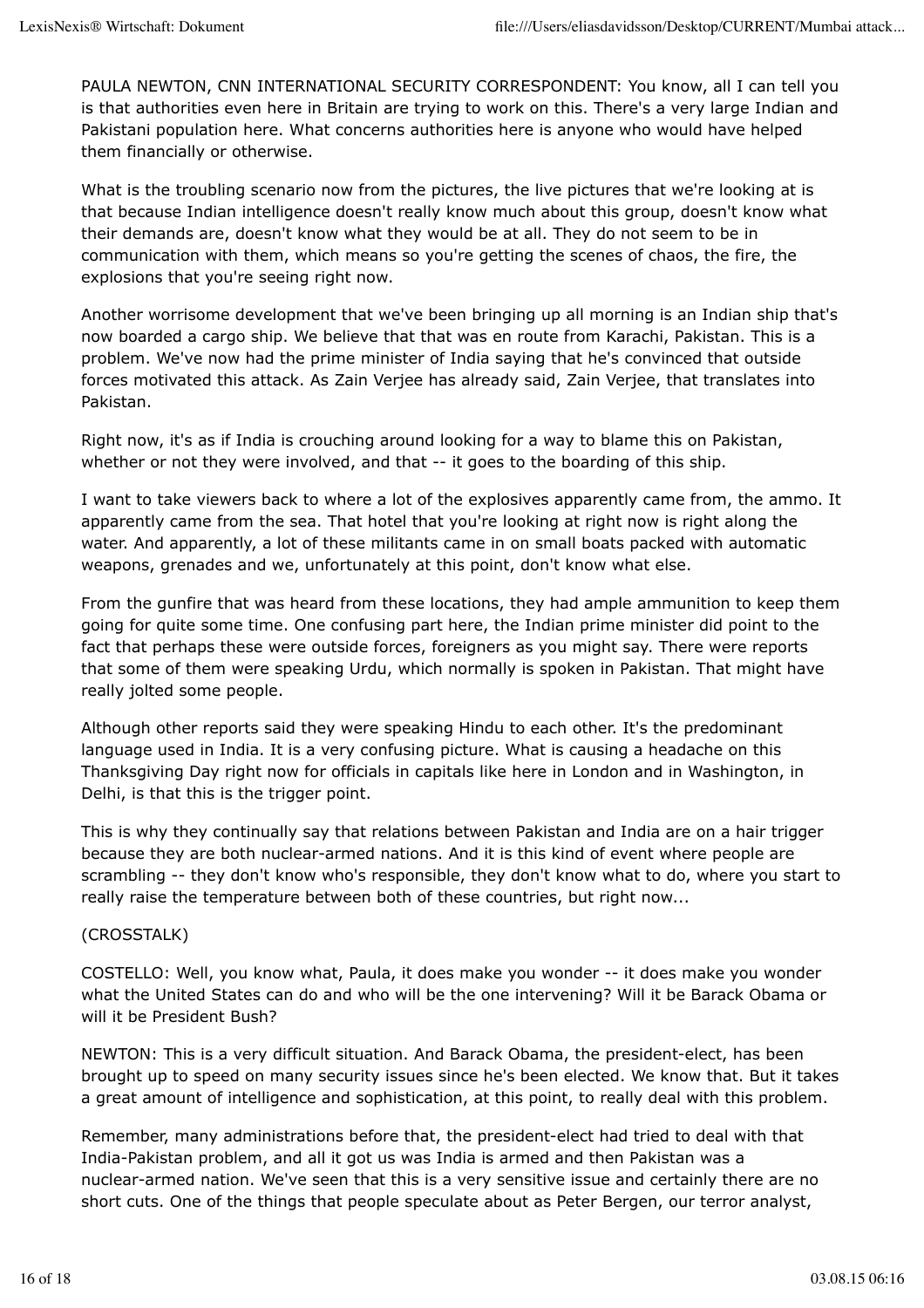said...

(CROSSTALK)

JOHNS: OK, Paula, we're going to have to jump in on you. Can you hear me, Paula? So sorry to interrupt. We need to go back to the Taj Hotel because we have breaking news. Stay with us. We'll be back to you. We want to try to get to Sara if she is still there and in a position to talk to us right now.

#### Are you, Sara? What happened? What just happened?

SIDNER: There was such a huge blast in what looked like sort of in the middle of the Taj. The other ones have sort of sounded like they were sort of further back. And then this one, I actually sort of yelped when I heard it because it was so loud. And again, the birds go flying and everyone ducks.

So, the scene again -- it keeps changing. And there is always this sort of noises and blasts. And we don't know whether those blasts again are the army doing something to try and scare the terrorists out or a tactic, or whether they have anything to do with what maybe the terrorists that are inside. We don't know. We do know we just heard another very loud blast, Joe. COSTELLO: Sarah, this is Carol again. I just wondered, we know that the terrorists were armed with grenades.

What kinds of weapons do the police have? What have they brought inside?

SIDNER: We don't know. I mean all -- you know, all you can see is sort of what goes in. But, again, they're trying to keep some of that information away from us and for obvious reasons. You really don't want to let the terrorists know what exactly you have in there and what exactly you might be able to use against them or try to flush them out. But this is certainly a liquid scene, a scene that frankly having my back to this hotel makes me a little nervous, because every now and then there are bursts of sounds.

We heard a couple of muffled what could be. We don't know if there were gunshots. We don't know if there were blasts or what they were. But we heard a couple of muffled sounds just before this very large sound, very large blast. But you're not seeing, for example, large plumes of smoke or fire coming off that, or sparks or anything like that. So it may just be a sound and not be doing any sort of damage. But we don't know what's going on inside and it's very frustrating for us and worrisome, of course, for people who are wondering about people who may be inside whether they are possibly hostages or whether they are just inside the hotel and hiding.

This is a very tense situation. One that is very difficult for family members and for people wondering what is going to happen and how is this going to end? It's been about 20 hours since the very first attack happened, and how this will all end is still a mystery to everyone. And it's a scary scene out here, Carol.

COSTELLO: It certainly is. Well, you stay around, take cover. We'll get right back to you, Sara.

**LOAD-DATE:** November 28, 2008

**LANGUAGE:** ENGLISH

**TRANSCRIPT:** 112702CN.V74